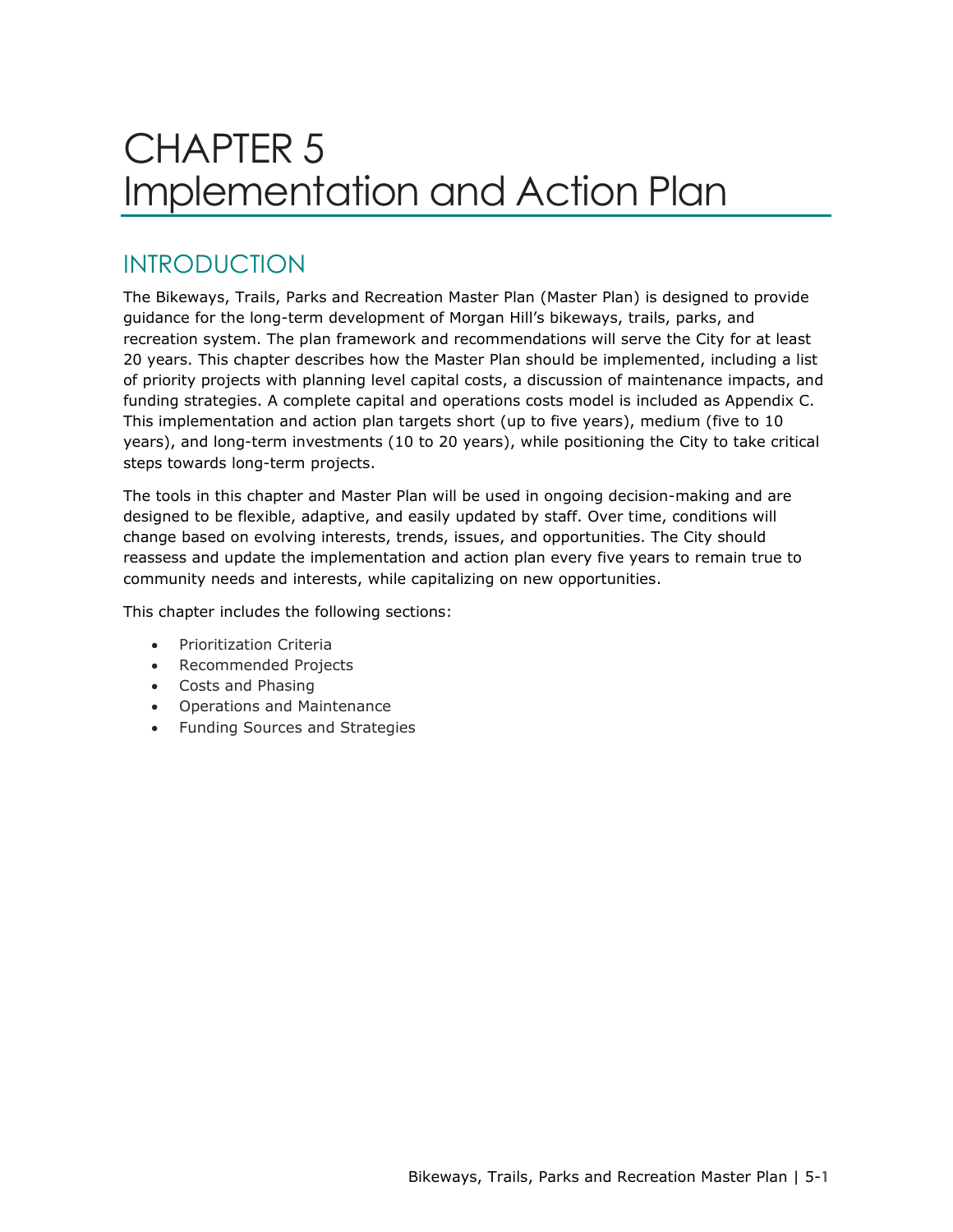### PRIORITIZATION CRITERIA

The following criteria reflect the values and priorities expressed by the Morgan Hill community and mirror the goals presented in Chapter 3. These criteria helped to filter the project proposals and ideas that were ultimately included in this Master Plan. These 10 principles can be used to guide decision-making as changes occur and new ideas emerge. The City of Morgan Hill should plan, prioritize, and implement projects that:

- Improve connections between residences and the network of City parks and facilities;
- Diversify the experiences in the City's parks and along its trails;
- Engage people of all ages and all abilities;
- Support the health and wellness of all community members;
- Inspire a sense of community and place through arts, culture, and historic resources;
- Respond to changing conditions and evolving preferences;
- Ensure equitable access to programs and places for recreation and activity;
- Leverage partnerships to maximize community benefit and use resources efficiently;
- Balance active recreation with unprogrammed open spaces;
- Continue to provide regional recreation destinations for visitors that support economic growth;
- Enhance safety and navigation to key recreation destinations and along popular routes;
- Invest in and maintain existing assets while carefully planning for future growth; and
- Promote financial stability for operation of City facilities.

The provision of bikeways, trails, parks, and facilities will be an ongoing rebalancing based on conditions including funding options, land availability, and potential partnerships. Morgan Hill will pursue projects that support needs identified in the Chapter 2: Existing Conditions and Community Needs. Additionally, many future community needs may be met by other agencies, such as Morgan Hill Unified School District, Santa Clara County, or private developers. Recognizing constrained resources, the community will prioritize some efforts over others and make compromises about meeting other needs.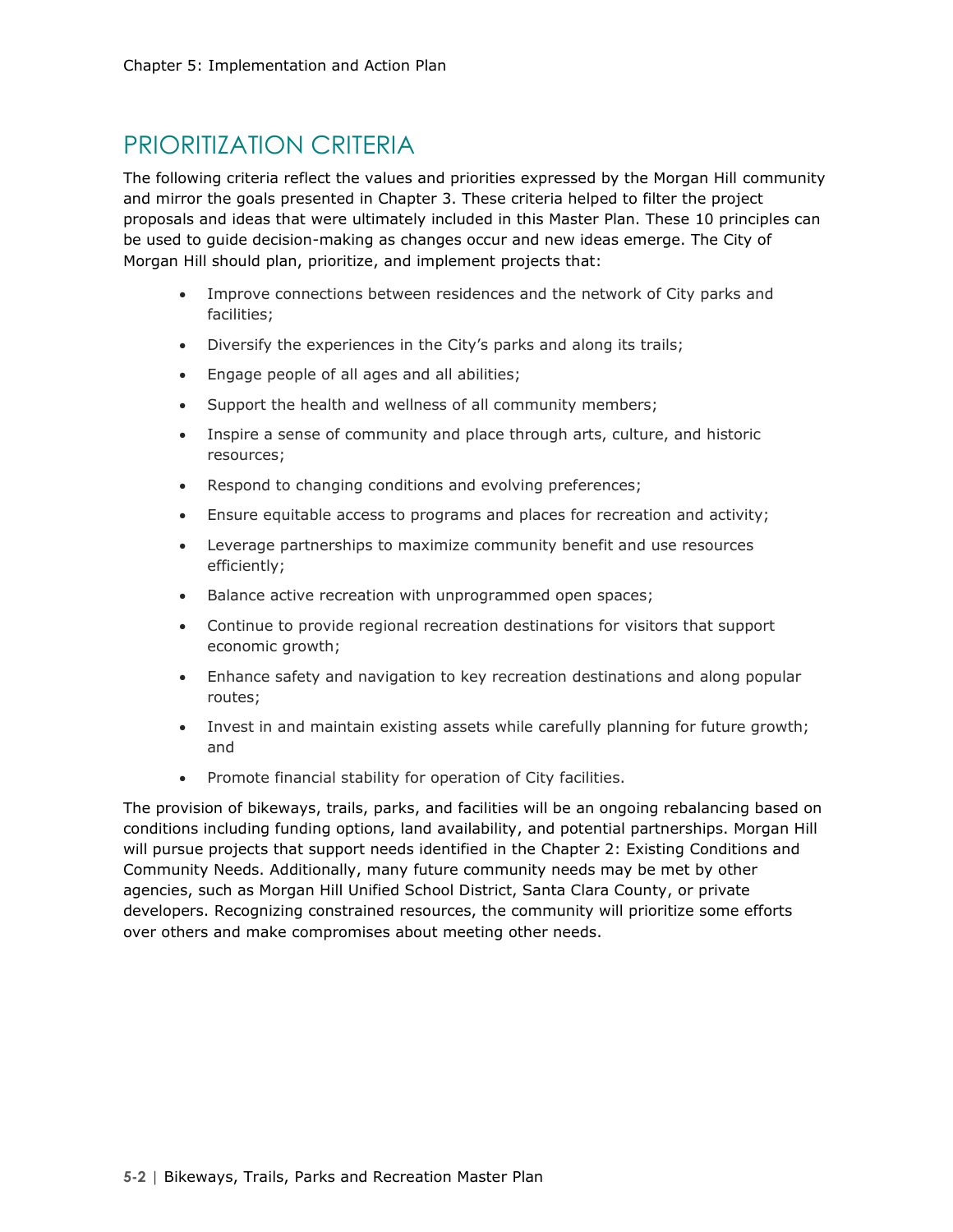## RECOMMENDED PRIORITY PROJECTS

Since the adoption of the 2002 Parks and Recreation Master Plan and the subsequent Trails and Bikeways Master Plans, the City has continued to invest in and expand its system through enhancements as well as new facilities. Steady residential development has contributed to the stream of park and recreation facility impact fees and the development of several privatelyowned parks. To maintain and build upon this progress, the City will need to reinvest in existing assets, as well as ensuring that the system keeps pace with population growth.

Tables 5-1 to 5-4 summarize the types of projects recommended for the system with planning level capital costs for each facility. Greater detail is provided in Appendix C. Project types include:

- Bikeways
- Trails
- Parks
- Recreation Facilities

#### Costs and Phasing

This Master Plan includes short (up to five years), medium (five to 10 years) and long-term (10+ years) projects for the next 20 years, through 2035. To begin implementing this Master Plan, a list of priority projects is provided below. Some of the recommended projects, such as land acquisition, will be implemented strategically as opportunities arise.

The following priority project descriptions include planning-level capital cost estimates as well as approximate operating cost impacts according to the following operating cost impact definitions:

- Positive Revenue Generating or Expense Reducing
- Break Even No additional funds needed as operation will cover costs.
- Limited Limited operating expense (\$0-10,000 annually)
- Moderate Moderate operating expense (\$10,000-\$100,000 annually)
- High High Operating expense (\$100,000+ annually)

Potential sources for funding the projects are also included in the following tables. Potential funding sources include:

- 010 General Fund
- 301 Park Impact Fund
- 302 Park Maintenance Fund
- 306 Agriculture and Open Space Preservation Fund
- 308 Street CIP (Restriping During Pavement Projects)
- 309 Traffic Impact Fund (Future possibility, not currently available)
- 346 Public Facilities Fund
- 355 Pedestrian Safety Fund
- 360 Recreation Center Impact Fund
- GR Various Grant Funds
- DV Bikeway components to be constructed with streets during development
- OA Funding from another agency (County Parks, OSA, etc.)
- DN Donations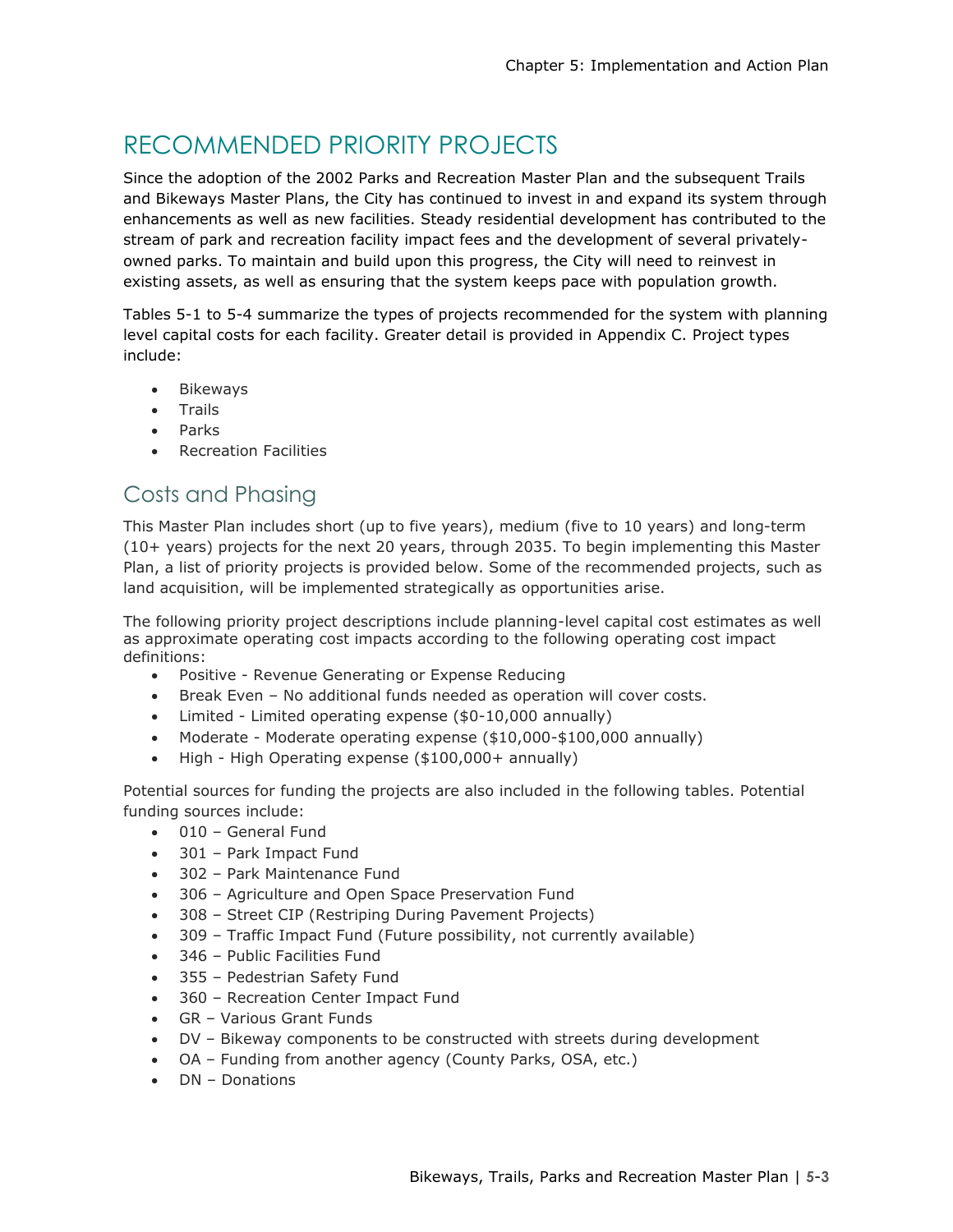• OT – Other Funds

A complete list of priority projects including operations and maintenance costs is included in Appendix C.

#### **Table 5-1: Recommended Bikeway Priority Projects**

Note: Multi-modal intersection improvements are aligned and implemented with the bikeways with which they are associated.

| <b>Project</b><br><b>Description</b>                                                                                           | <b>Planning-</b><br><b>Level</b><br><b>Capital</b><br><b>Cost</b> | <b>Operating</b><br><b>Cost</b><br><b>Estimate</b> | <b>Funding</b><br><b>Source</b> | <b>Time Frame</b>                                                                                               | <b>Project</b><br><b>Reference</b> |
|--------------------------------------------------------------------------------------------------------------------------------|-------------------------------------------------------------------|----------------------------------------------------|---------------------------------|-----------------------------------------------------------------------------------------------------------------|------------------------------------|
| <b>Buffered Bike</b><br>Lanes:<br>Cochrane Rd and<br>Malaguerra Ave<br>from Monterey Rd<br>to Coyote Creek<br><b>Trailhead</b> | \$1,200,000                                                       | Limited                                            | GR, 308,<br>309, 346            | Cochrane at<br>101<br>Improvements<br>(in current<br>$CIP$ : 0-5<br>years;<br>Entire<br>Corridor: 5-10<br>years | $B - B1$                           |
| <b>Buffered Bike</b><br>Lanes:<br>Monterey Rd from<br>Tilton Ave to<br><b>Butterfield</b><br>Blvd/Watsonville Rd               | \$2,400,000                                                       | Limited                                            | 308,<br>309, 346                | Downtown: 0-<br>10 years;<br>Entire<br>corridor: 5-10<br>years                                                  | $B-B2$                             |
| <b>Buffered Bike</b><br>Lanes:<br>Burnett Rd from<br>Monterey Rd to<br>Coyote Creek<br>(Sobrato School<br>Access)              | \$750,000                                                         | Limited                                            | 308,<br>309, 346                | $0-5$ years                                                                                                     | $B - B3$                           |
| <b>Buffered Bike</b><br>Lanes:<br>Santa Teresa<br>Corridor, Hale Ave<br>from Tilton Ave to<br>W Main Ave                       | \$750,000                                                         | Limited                                            | 308,<br>309, 346                | $5-10$ years                                                                                                    | $B - B4$                           |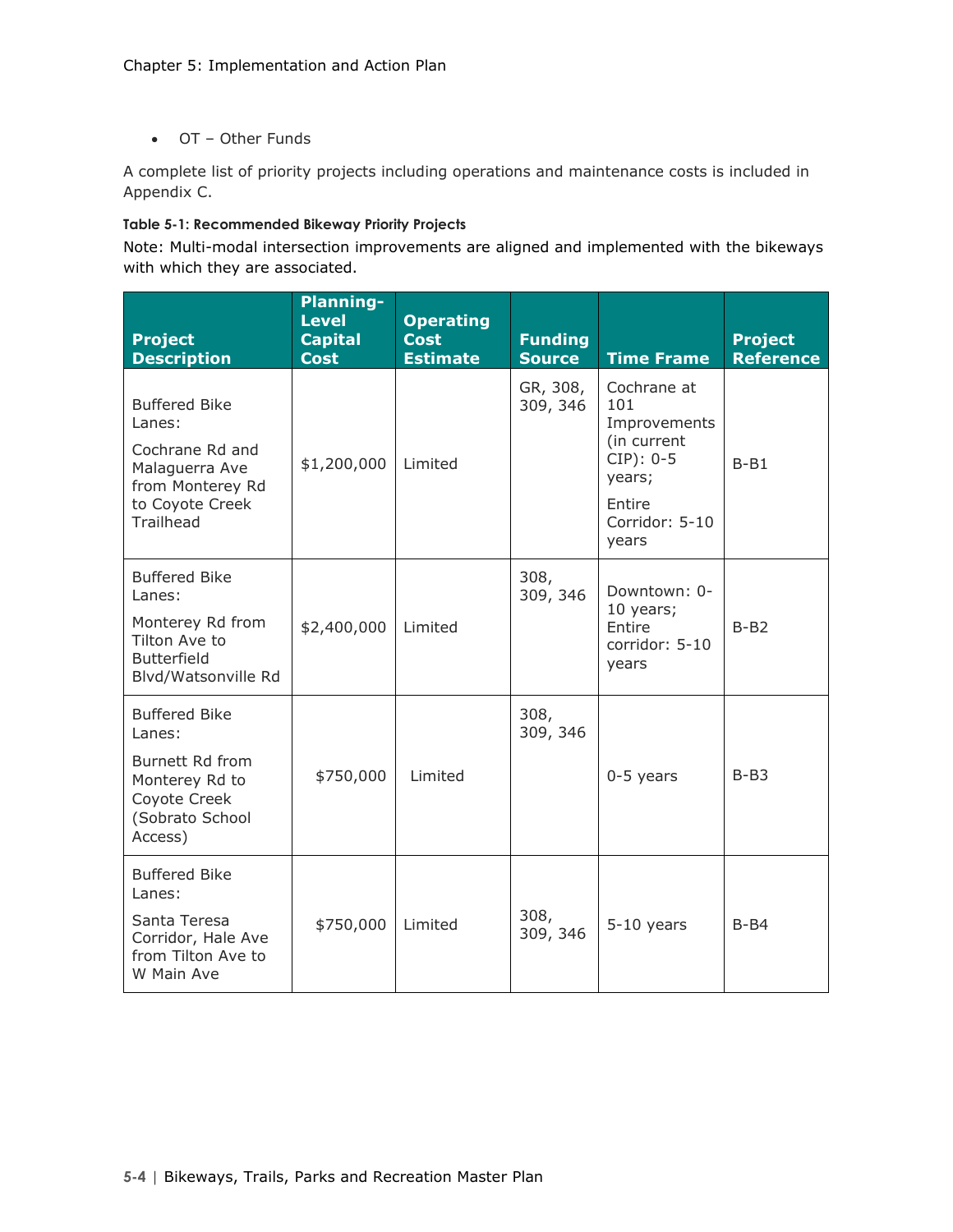| <b>Project</b><br><b>Description</b>                                                                                                                                                           | <b>Planning-</b><br><b>Level</b><br><b>Capital</b><br><b>Cost</b> | <b>Operating</b><br><b>Cost</b><br><b>Estimate</b> | <b>Funding</b><br><b>Source</b> | <b>Time Frame</b> | <b>Project</b><br><b>Reference</b> |
|------------------------------------------------------------------------------------------------------------------------------------------------------------------------------------------------|-------------------------------------------------------------------|----------------------------------------------------|---------------------------------|-------------------|------------------------------------|
| <b>Buffered Bike</b><br>Lanes:<br>West Main Ave from<br>Monterey Rd to<br>Dewitt Ave                                                                                                           | \$450,000                                                         | Limited                                            | 308,<br>309, 346                | $0-5$ years       | $B - B5$                           |
| Protected Bike<br>Lanes:<br>E Main Ave from<br>Monterey Rd to Hill<br>Rd (Live Oak High<br>School Access and<br>Coyote Creek<br>Connection)<br>(Interim step<br><b>Buffered Bike</b><br>Lanes) | \$3,800,000                                                       | Limited                                            | 308,<br>309, 346                | $0-5$ years       | $B-A1$                             |
| Bicycle Boulevard:<br>Morning Star<br>Dr/Peet Rd from<br>Eagle View Dr to<br>Cochrane Rd to<br>Coyote Creek<br>Trailhead                                                                       | \$480,000                                                         | Limited                                            | 308,<br>309, 346                | $0-5$ years       | $B-C1$                             |
| <b>Bicycle Boulevard:</b><br>Depot Street from E<br>Main Ave to E<br>Dunne Ave                                                                                                                 | \$380,000                                                         | Limited                                            | 308, 309,<br>346                | $0-5$ years       | $B-C2$                             |
| Multi-Modal<br>Intersection<br>Improvements:<br>Monterey Rd<br>Downtown between<br>E Main Ave and E<br>Dunne Ave                                                                               | \$790,000                                                         | Limited                                            | 308, 309,<br>346                | $0-5$ years       | $B-D1$                             |
| Multi-Modal<br>Intersection<br>Improvements:<br>E Main Ave and<br><b>Butterfield Blvd</b>                                                                                                      | \$350,000                                                         | Limited                                            | 308, 309,<br>346                | $0-5$ years       | $B-D2$                             |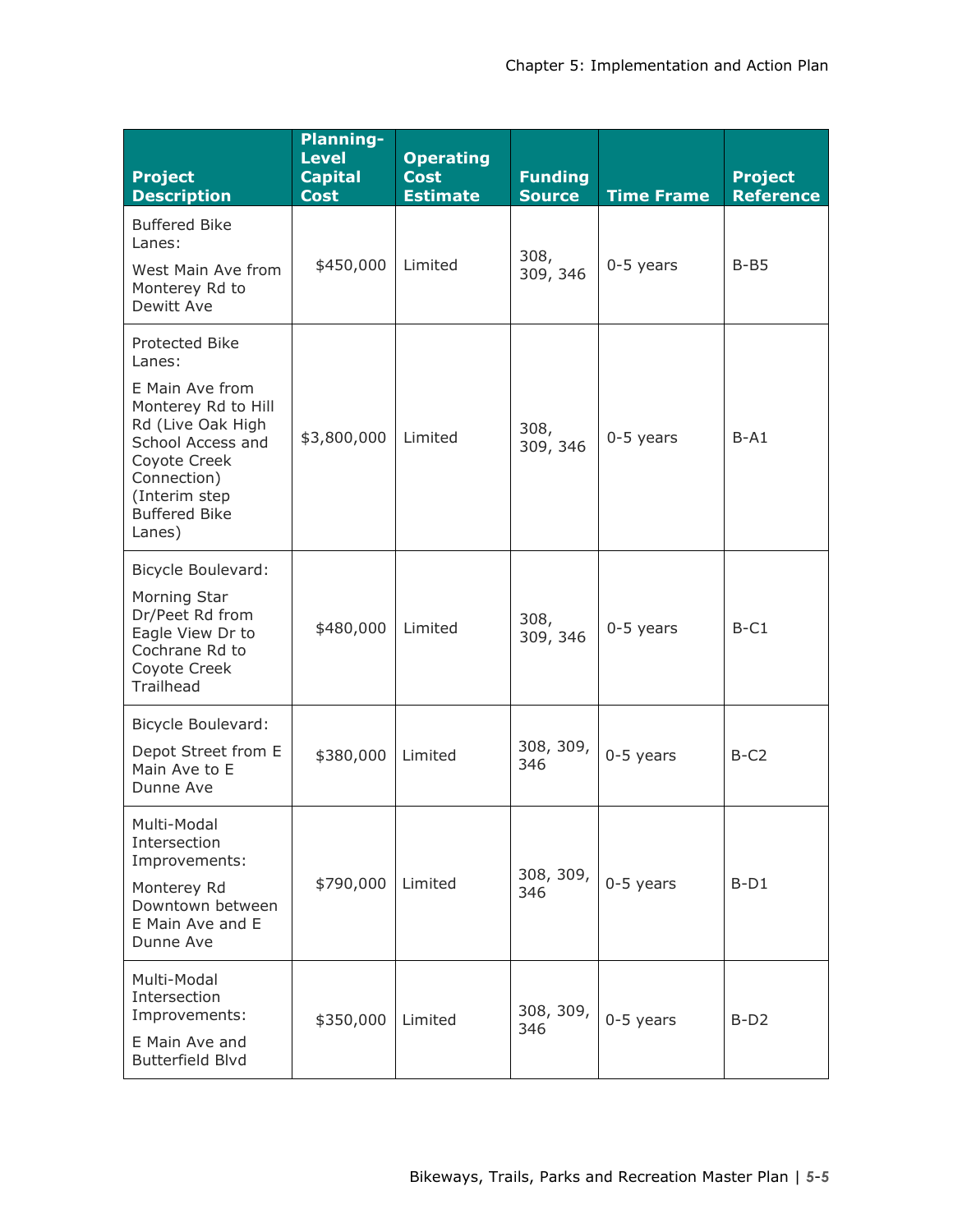| <b>Project</b><br><b>Description</b>                                                                                                      | <b>Planning-</b><br><b>Level</b><br><b>Capital</b><br><b>Cost</b> | <b>Operating</b><br><b>Cost</b><br><b>Estimate</b> | <b>Funding</b><br><b>Source</b> | <b>Time Frame</b> | <b>Project</b><br><b>Reference</b> |
|-------------------------------------------------------------------------------------------------------------------------------------------|-------------------------------------------------------------------|----------------------------------------------------|---------------------------------|-------------------|------------------------------------|
| Multi-Modal<br>Intersection<br>Improvements:<br>W Main Ave and<br>Hale Ave                                                                | \$10,000                                                          | Limited                                            | 308, 309,<br>346                | $0-5$ years       | $B-D3$                             |
| Multi-Modal<br>Intersection<br>Improvements:<br>Cochrane Rd and<br>Highway 101 (North<br>& South ramps,<br>Madrone Pkwy and<br>Depaul Dr) | \$130,000                                                         | Limited                                            | 308, 309,<br>346                | $0-5$ years       | $B-D4$                             |
| Multi-Modal<br>Intersection<br>Improvements:<br>Monterey Rd and<br>Cochrane Rd                                                            | \$350,000                                                         | Limited                                            | 308, 309,<br>346                | $0-5$ years       | $B-D5$                             |
| Multi-Modal<br>Intersection<br>Improvements:<br>Butterfield Blvd and<br>Cochrane Rd                                                       | \$130,000                                                         | Limited                                            | 308, 309,<br>346                | $0-5$ years       | $B-D6$                             |
| Multi-Modal<br>Intersection<br>Improvements:<br>Monterey Rd and<br><b>Tilton Ave/Burnett</b><br>Ave                                       | \$120,000                                                         | Limited                                            | 308, 309,<br>346                | $5-10$ years      | $B-D7$                             |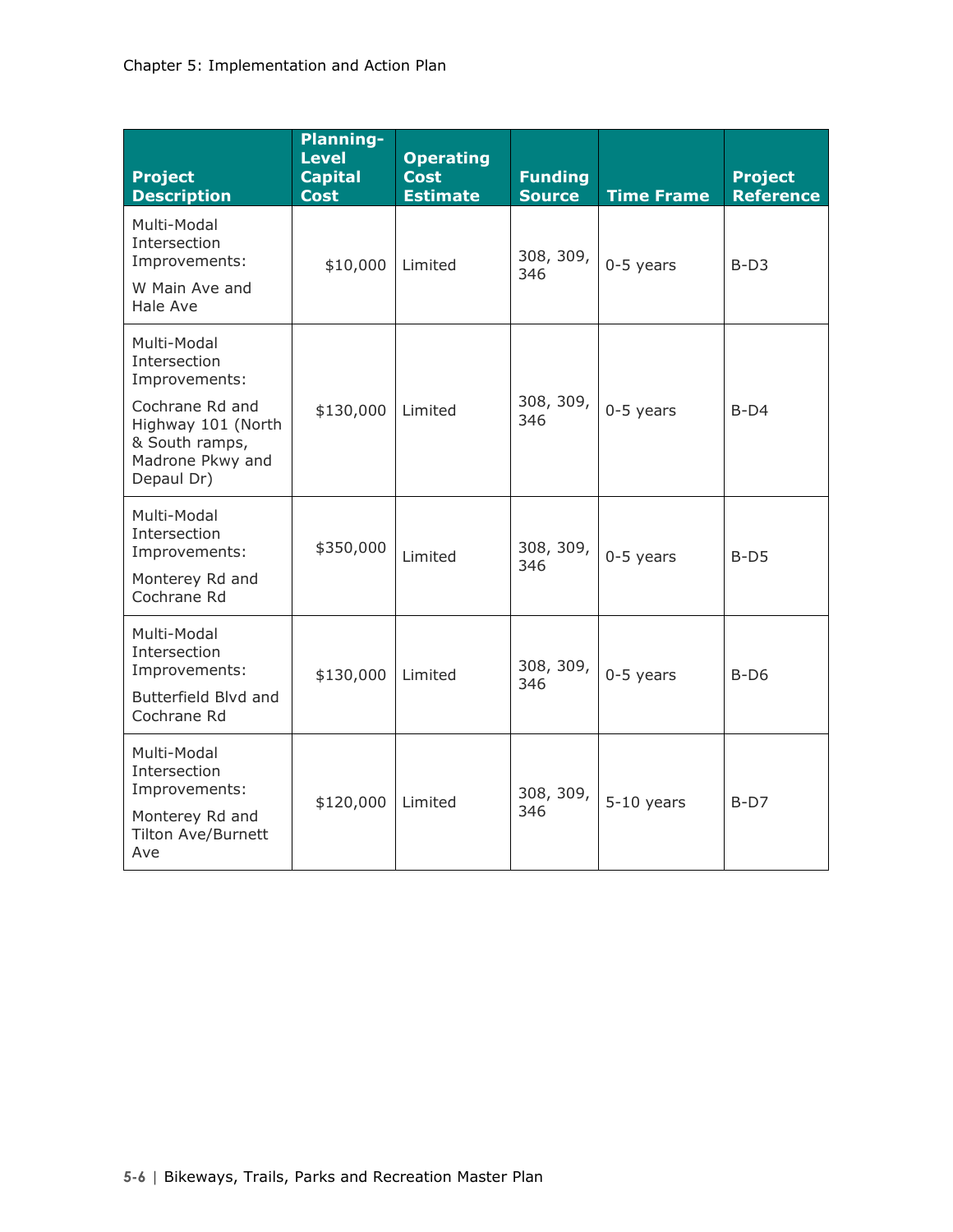| <b>Project Description</b>                                                                                                                                                                                                                                                                                      | <b>Planning-</b><br><b>Level</b><br><b>Capital</b><br><b>Cost</b> | <b>Operating</b><br><b>Cost</b><br><b>Estimate</b> | <b>Funding Time</b><br><b>Source</b> | <b>Frame</b>      | <b>Project</b><br><b>Reference</b> |
|-----------------------------------------------------------------------------------------------------------------------------------------------------------------------------------------------------------------------------------------------------------------------------------------------------------------|-------------------------------------------------------------------|----------------------------------------------------|--------------------------------------|-------------------|------------------------------------|
| Multi-Use Trail<br>(Improvements):<br>Pave and enhance access<br>to the existing Madrone<br>Channel Trail (Cochrane<br>Rd to Tennant Ave)                                                                                                                                                                       | \$1,000,000                                                       | Moderate                                           | GR, 301                              | $0 - 5$<br>years  | $T - A1$                           |
| Natural Surface Trail: El<br>Toro Trails (Parking<br>Lot/Trail Head Acquisition<br>and Trail Development)                                                                                                                                                                                                       | \$500,000                                                         | Moderate                                           | 306, OA,<br><b>GR</b>                | $0 - 10$<br>years | $T-B1$                             |
| Multi-Use Trails / County<br>Parks & Water District<br>Partnership Projects:<br>Madrone Channel Trail<br>extension from Cochrane<br>Rd to Burnett Ave<br>Coyote Creek Trail -<br>Malaguerra Staging Area<br>to Burnett Staging Area<br>Burnett Ave trail from<br>Madrone Channel Trail to<br>Coyote Creek Trail | \$600,000<br>(City<br>Expense)                                    | Limited                                            | OA, GR,<br>301                       | $0 - 10$<br>years | $T - A2$<br>$T - A3$<br>$T - A4$   |
| Multi-Use Trail:<br>Downtown Hilltop Trail<br>connecting Del Monte Ave<br>to the water tower and<br>Hale Ave                                                                                                                                                                                                    | \$600,000                                                         | Limited                                            | GR, 301                              | $5 - 10$<br>vears | $T - A5$                           |
| Multi-Use Trail:<br>Live Oak High School to<br>the Madrone Channel Trail                                                                                                                                                                                                                                        | \$790,000                                                         | Limited                                            | GR, 301,<br>346                      | $5 - 10$<br>years | $T-AG$                             |
| Multi-Use Trail:<br>Silveira Park Trail around<br>Atherton Way Hidden<br>Pond with pedestrian<br>bridges                                                                                                                                                                                                        | \$1,970,000                                                       | Moderate                                           | GR, 301                              | $0 - 5$<br>years  | $T - A7$                           |

#### **Table 5-2: Recommended Trail Priority Projects**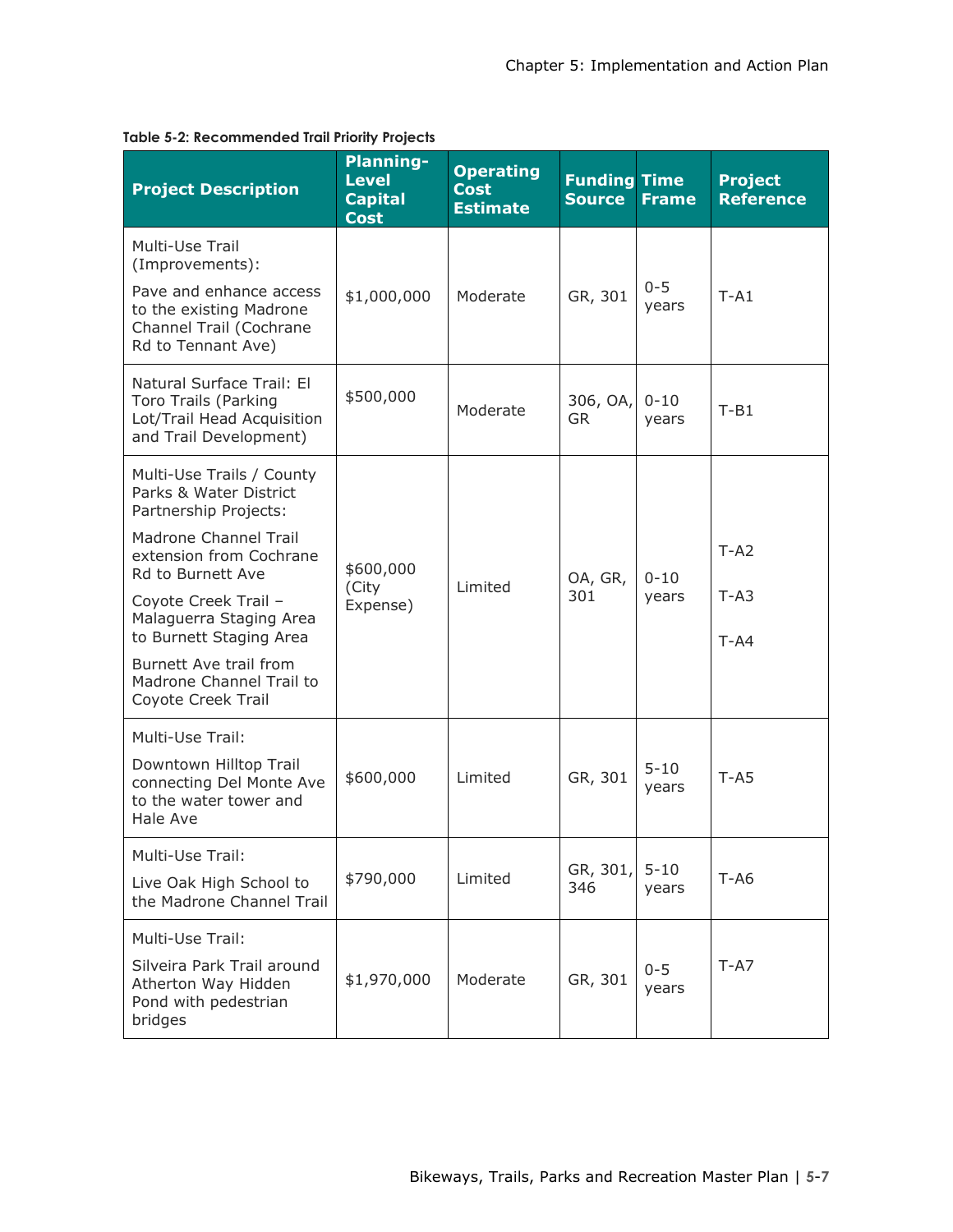| <b>Project Description</b>                                                                                        | <b>Planning-</b><br><b>Level</b><br><b>Capital Cost</b> | <b>Operating</b><br><b>Cost</b><br><b>Estimate</b> | <b>Funding Time</b><br><b>Source</b> | <b>Frame</b>                                                | <b>Project</b><br><b>Reference</b> |
|-------------------------------------------------------------------------------------------------------------------|---------------------------------------------------------|----------------------------------------------------|--------------------------------------|-------------------------------------------------------------|------------------------------------|
| Downtown Parks:<br>Railroad Park, Third<br>Street Creek Park, Nob<br><b>Hill Trail Park</b>                       | \$6,000,000                                             | Moderate                                           | 301, 355,<br>GR                      | $0-5$ years                                                 | $P-B1$                             |
| Galvan Park<br>Improvements:<br>Improve handball courts<br>and lighting                                           | \$500,000                                               | Limited                                            | GR, 301                              | $0-5$ years                                                 | $P-F1$                             |
| Community Garden:<br><b>Relocate Community</b><br>Garden                                                          | \$200,000                                               | <b>Break Even</b>                                  | <b>GR</b>                            | $0-5$ years                                                 | $P-I1$                             |
| Borello School Park (Peet<br>Road Future School Site)<br>(Joint Use with the<br>School District)                  | $$1,000,000 -$<br>\$2,000,000                           | Limited -<br>Moderate                              |                                      | 301, 355 0-10 years                                         | $P-S1$                             |
| Inclusive Playground:<br>Develop Inclusive<br>Playground at<br>Community Park                                     | \$5,000,000                                             | Moderate                                           | GR, DN,<br>301                       | $0-5$ years                                                 | $P - A1$                           |
| New Community Park:<br>Land bank and develop<br>new Community Park<br>(approximately 10 acres<br>east of Hwy 101) | \$2,000,000<br>(land)<br>\$8,000,000<br>(construction)  | High                                               | 301, GR                              | Acquire land:<br>5-10 years<br>Construction:<br>$10+$ years | $P-C1$                             |
| New Recreational Open<br>Space:<br>Acquire new recreational<br>open space on the East<br>Side of El Toro Mountain | \$200,000 per<br>acre                                   | Limited                                            | 306, GR,<br>OA                       | $0-10$ years                                                | $P-E1$                             |
| New Restrooms:<br>Nordstrom Park                                                                                  | \$350,000                                               | Moderate                                           | 301                                  | $5-10$ years                                                | $P-H1$                             |

**Table 5-3: Recommended Park Priority Projects**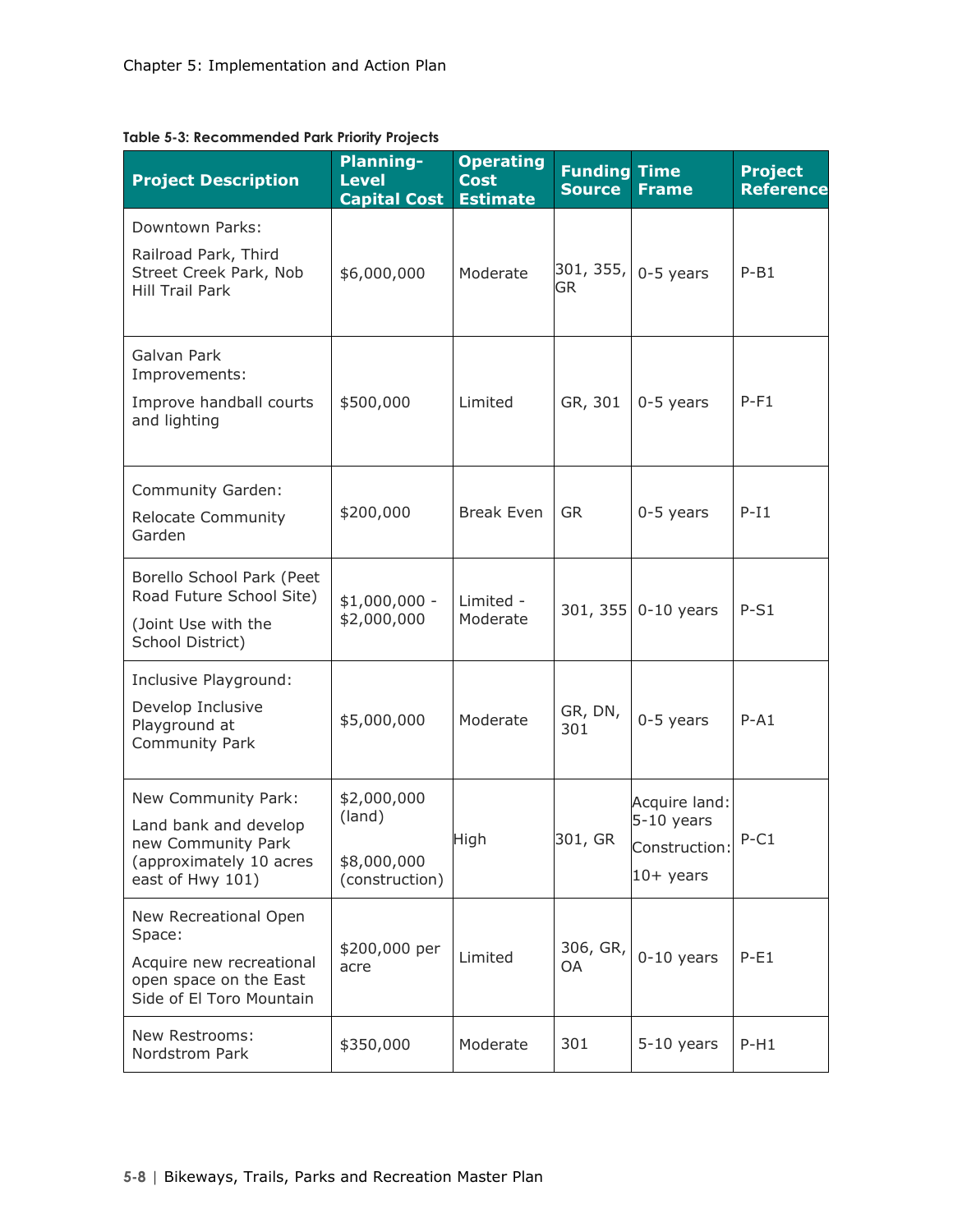| <b>Project Description</b>                                                                                                     | <b>Planning-</b><br><b>Level</b><br><b>Capital Cost</b>       | <b>Operating</b><br><b>Cost</b><br><b>Estimate</b> | <b>Funding Time</b><br><b>Source</b> | <b>Frame</b>                      | <b>Project</b><br><b>Reference</b> |
|--------------------------------------------------------------------------------------------------------------------------------|---------------------------------------------------------------|----------------------------------------------------|--------------------------------------|-----------------------------------|------------------------------------|
| New Restrooms: Paradise<br>Park                                                                                                | \$350,000                                                     | Moderate                                           | 301                                  | $5-10$ years                      | $P-H2$                             |
| New Small Community<br>Parks:                                                                                                  |                                                               |                                                    |                                      |                                   |                                    |
| Acquire land and develop<br>two new parks (4-6<br>acres)                                                                       | \$6,190,000                                                   |                                                    |                                      | Northwest<br>sector: 0-5<br>years |                                    |
| -New park in northwest<br>sector                                                                                               | (each)<br>Moderate                                            |                                                    | 301, GR                              | West of Hwy<br>$101:10+$          | $P-D1$                             |
| -New park west of Hwy<br>101, between Dunne Rd<br>and Barrett Rd                                                               |                                                               |                                                    |                                      | years                             |                                    |
| Nordstrom Park/School<br>Improvements:                                                                                         |                                                               |                                                    |                                      |                                   |                                    |
| Improve loop trail, play<br>structures, shade, fitness<br>equipment, others TBD<br>per School District JUA                     | <b>TBD</b>                                                    | Limited                                            |                                      | 301, 355 0-5 years                | $P-F1$                             |
| Off-Leash Dog Area:<br>Add One, Location TBD                                                                                   | \$75,000                                                      | Limited                                            | 301                                  | $0-10$ years                      | $P-J1$                             |
| Enhance Play<br>Environments                                                                                                   | \$350,000 per<br>small area<br>\$600,000 per<br>large area    | Limited                                            |                                      | 302, 010 0-10 years               | $P-K1$                             |
| <b>Shade Structures</b>                                                                                                        | \$18,500 per<br>structure                                     | Limited                                            | 302,                                 | 010, 301 $ 0-20$ years            | $P-L1$                             |
| Tennis/Pickleball Courts:<br>Add courts striped for<br>both tennis and pickleball<br>at the Community<br>Park/Corporation yard | \$100,000 per<br>2 tennis<br>courts/4<br>pickleball<br>courts | Limited                                            | 301, GR,<br>OA                       | $5-10$ years                      | $P-Q1$                             |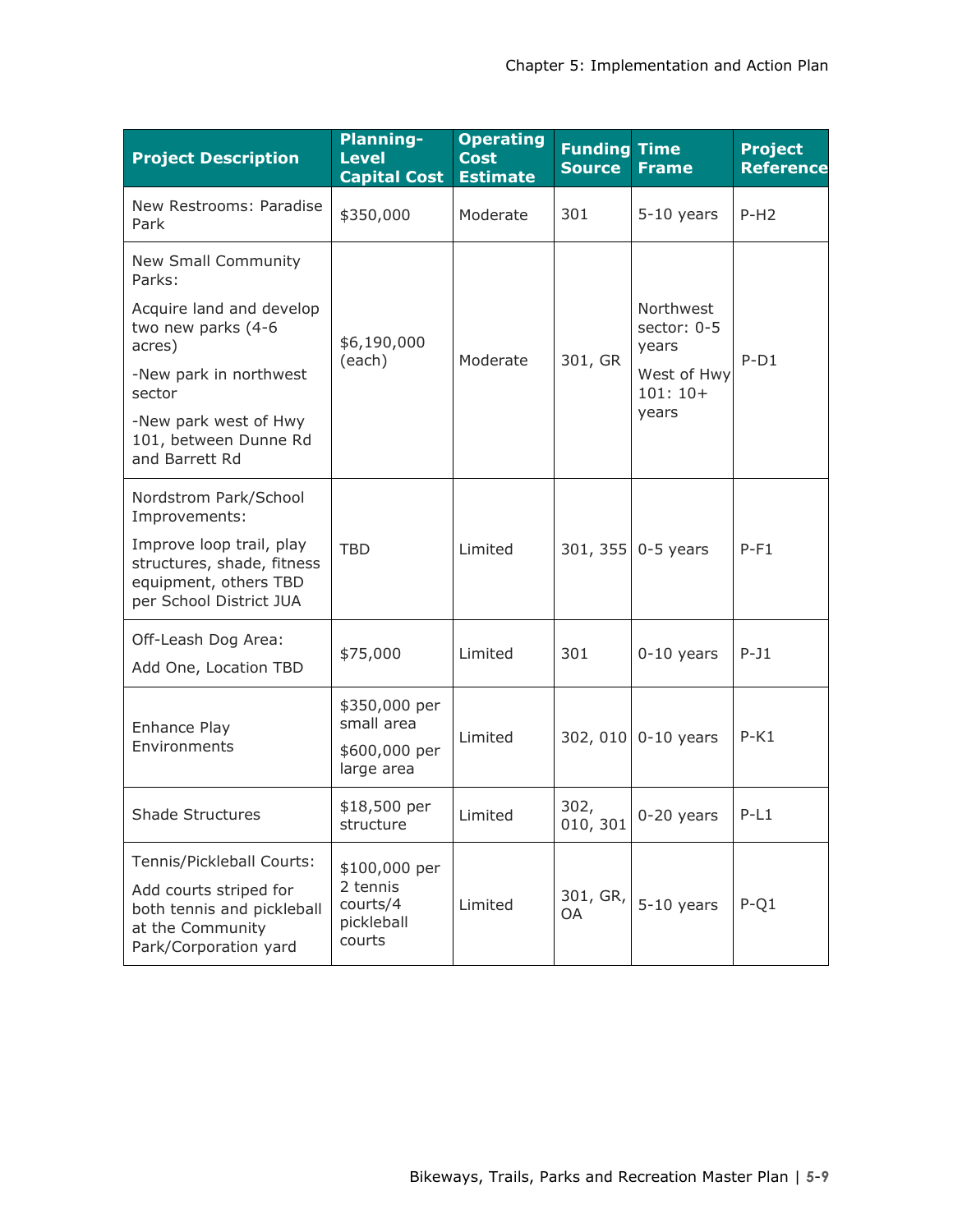| <b>Project Description</b>                                                                                 | <b>Planning-</b><br><b>Level</b><br><b>Capital Cost</b> | <b>Operating</b><br><b>Cost</b><br>Estimate | <b>Funding Time</b><br><b>Source</b> | <b>Frame</b> | <b>Project</b><br><b>Reference</b> |
|------------------------------------------------------------------------------------------------------------|---------------------------------------------------------|---------------------------------------------|--------------------------------------|--------------|------------------------------------|
| New Recreational Open<br>Space:                                                                            |                                                         |                                             |                                      |              |                                    |
| Acquire new recreational<br>open space in the<br>foothills east of Hill Rd<br>and north of E. Dunne<br>Ave | \$100,000 per<br>acre                                   | Limited                                     | 306, GR                              | $10+$ years  | $P-F2$                             |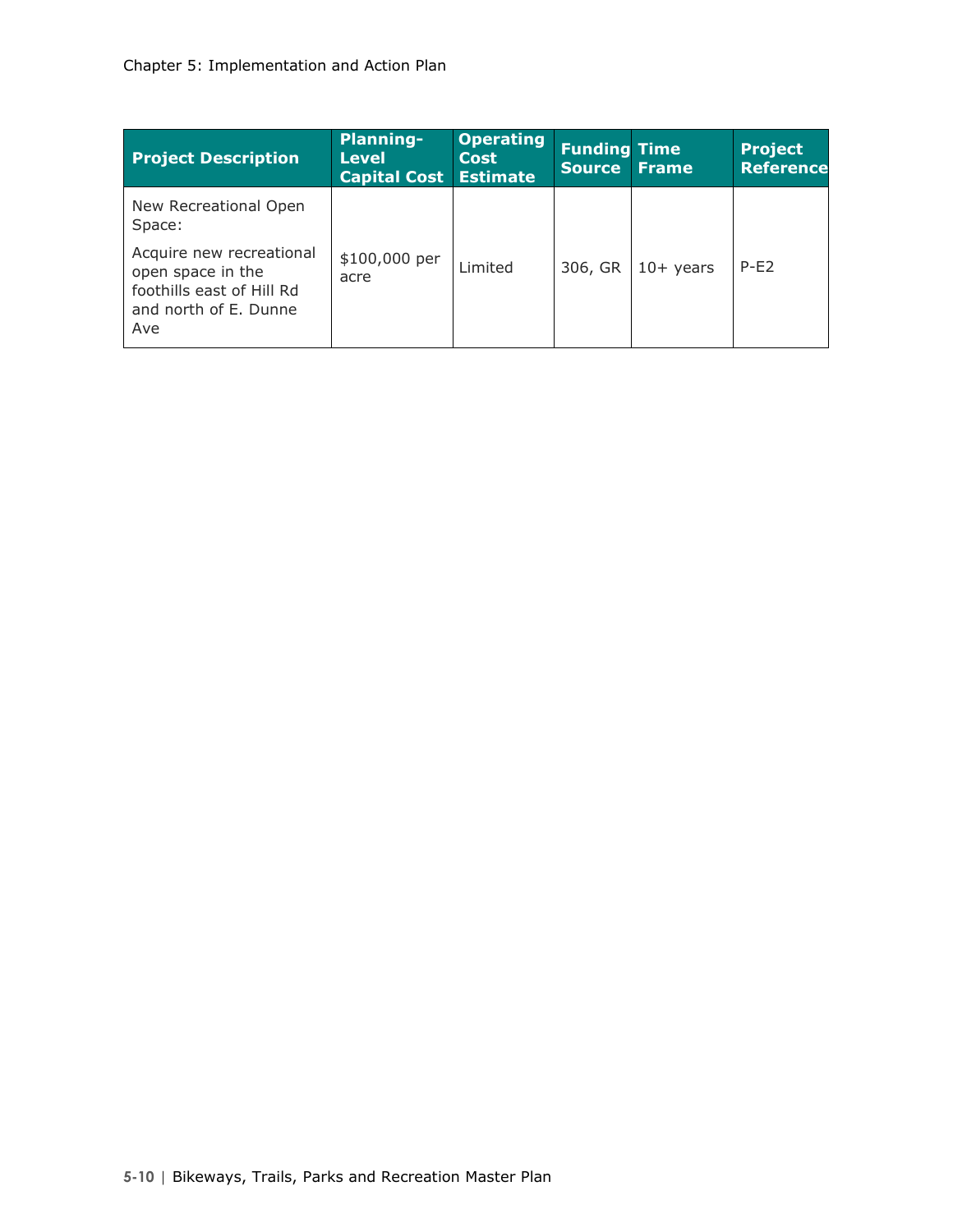| <b>Project Descriptions</b>                                                                                                      | <b>Planning-</b><br><b>Level</b><br><b>Capital</b><br><b>Cost</b>  | <b>Operating</b><br><b>Cost</b><br><b>Estimate</b> | <b>Funding</b><br><b>Source</b> | <b>Time</b><br><b>Frame</b> | <b>Project</b><br><b>Reference</b> |
|----------------------------------------------------------------------------------------------------------------------------------|--------------------------------------------------------------------|----------------------------------------------------|---------------------------------|-----------------------------|------------------------------------|
| Increase Parking:<br>Aquatic Center and<br>Outdoor Sports Center                                                                 | \$2,500,000                                                        | Moderate                                           | 301, 360                        | $0 - 5$<br>years            | $R-K1$                             |
| <b>Centennial Recreation</b><br>Center Expansion                                                                                 | \$2,000,000                                                        | Positive                                           | 360                             | $0 - 5$<br>years            | $R - A1$                           |
| Villa Mira Monte<br>Phase 1 Parking and<br>Landscape<br>Improvements                                                             | \$2,000,000                                                        | <b>Break Even</b>                                  | 360, 301                        | $0 - 5$<br>years            | $R-E1.a$                           |
| <b>Outdoor Sports Center</b><br>Improvements:<br>Phase 1: Sidewalk,<br>lights, irrigation, and<br>restrooms, turf<br>replacement | \$2,000,000                                                        | Positive                                           | 301, 302,<br>360                | $0 - 5$<br>years            | $R-B1.a$                           |
| Sand Volleyball Complex                                                                                                          | \$50,000<br>Feasibility<br>Analysis<br>\$1,000,000<br>Construction | <b>Break Even</b>                                  | 301, 360                        | $0 - 10$<br>years           | $R-D1$                             |
| Villa Mira Monte<br>Phase 2 New Buildings<br>and Further Site<br>Improvements                                                    | \$3,000,000                                                        | <b>Break Even</b>                                  | 360, 301                        | $10+$<br>years              | $R-E1.b$                           |
| Expand Preschool at CCC                                                                                                          | \$500,000                                                          | Positive                                           | 360                             | $0 - 5$<br>years            | $R-J1$                             |
| Baseball /Softball<br>Complex:<br>Develop complex in the<br>SE Quadrant                                                          | \$16,000,000<br>(Natural<br>Grass<br>Fields)                       | <b>Break Even</b>                                  | 301, 360                        | $5 - 10$<br>years           | $R-C1$                             |
| Install Solar Panels at<br><b>Recreation Facilities</b>                                                                          | \$2,000,000                                                        | Positive                                           | OT, 301,<br>360,010             | $0 - 10$<br>years           | $R-K1$                             |

#### **Table 5-4: Recommended Recreation Facility Priority Projects**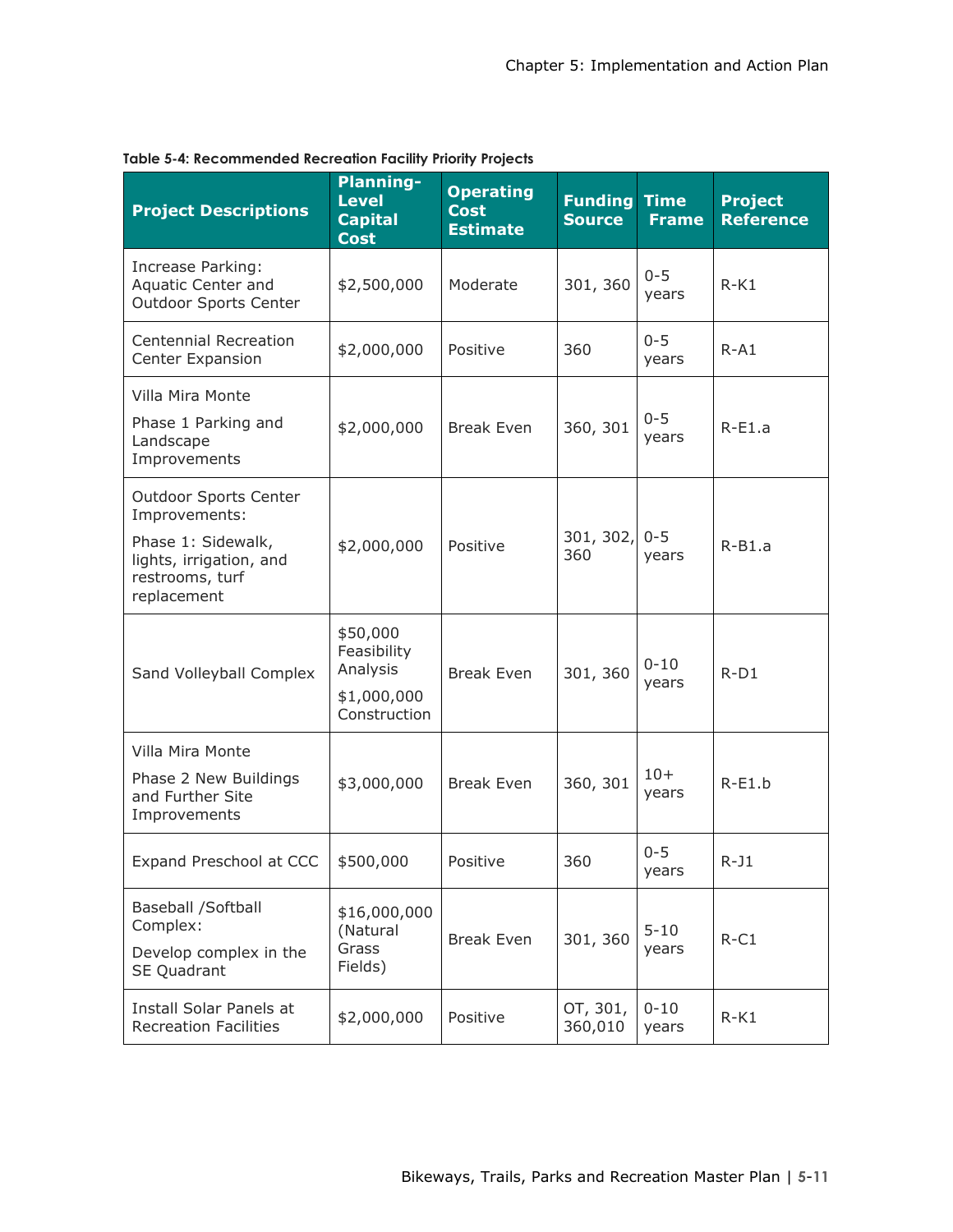| <b>Project Descriptions</b>                                                                                                                                                                                              | <b>Planning-</b><br><b>Level</b><br><b>Capital</b><br><b>Cost</b> | <b>Operating</b><br><b>Cost</b><br><b>Estimate</b> | <b>Funding Time</b><br><b>Source</b> | <b>Frame</b>      | <b>Project</b><br><b>Reference</b> |
|--------------------------------------------------------------------------------------------------------------------------------------------------------------------------------------------------------------------------|-------------------------------------------------------------------|----------------------------------------------------|--------------------------------------|-------------------|------------------------------------|
| <b>Expand Senior Service</b><br>Center:                                                                                                                                                                                  |                                                                   |                                                    |                                      |                   |                                    |
| Conduct a feasibility<br>analysis to determine<br>potential new<br>programming and<br>facilities at the Senior<br>Center Expansion.<br>Possible additional<br>program area and/or<br>adjacent adult day care<br>facility | \$1,000,000<br>(Existing<br>Land)                                 | Break Even -<br>Moderate                           | 360                                  | $5 - 10$<br>years | $R-H1$                             |
| <b>Expand Gymnasium</b><br>Capacity:<br>Construct gymnasium<br>facility at school or City                                                                                                                                | \$2,500,000                                                       | Moderate                                           | 360                                  | $0 - 10$<br>years | $R-F1$                             |
| site                                                                                                                                                                                                                     |                                                                   |                                                    |                                      |                   |                                    |
| <b>Expand Aquatic</b><br>Capacity:<br>Re-activate splash pad<br>at Community and<br>Cultural Center                                                                                                                      | \$0                                                               | <b>Break Even</b>                                  | <b>NA</b>                            | $0 - 5$<br>years  | $R-G1$                             |
| <b>Expand Aquatic</b><br>Capacity:<br>Improvements to<br>existing Aquatic Center                                                                                                                                         | \$500,000                                                         | <b>Break Even</b>                                  | 360                                  | $5 - 10$<br>years | $R-G2$                             |
| New Community Center:<br>Re-purpose the Friendly<br>Inn as a Community<br>Center and relocate Non-<br>profit Center                                                                                                      | \$2,000,000                                                       | High                                               | 360                                  | $10+$<br>years    | $R-I1$                             |
| <b>Outdoor Sports Center</b><br>Improvements:<br>Phase 2: Add restaurant                                                                                                                                                 | \$1,000,000                                                       | Positive                                           | OA                                   | $5 - 10$<br>years | $R-B1.b$                           |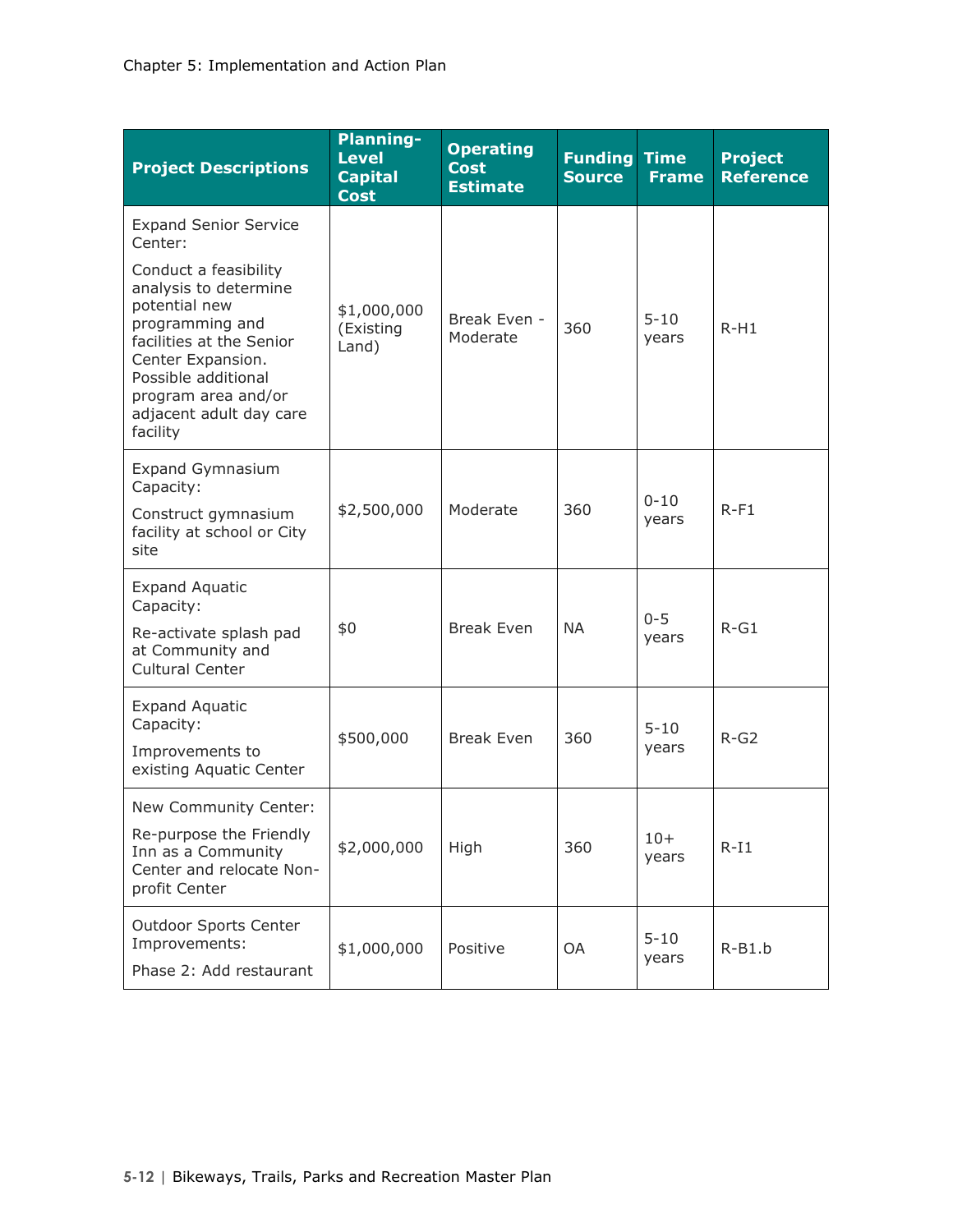### OPERATIONS AND MAINTENANCE

The City demonstrates effective and efficient service with its park and recreation facility practices. A continued high level of maintenance and operations will be needed as Morgan Hill's system continues to age and as new facilities are added.

The City of Morgan Hill relies on the following sources of funding for maintenance and operations:

- **User Fees**: membership and program services provide the largest percentage of revenue for the Recreation and Community Services Division.
- **Park Maintenance Fund**: receives revenue through voluntary contributions from developers competing in the City's Residential Development Control System.
- **General Fund:** The Park Maintenance Fund receives approximately \$200,000 annually from the City's General Fund to support Park Maintenance.
- **Special Assessments**: Landscaping and Lighting Assessment Districts (LLADs) in Morgan Hill cover a portion of estimated costs of park maintenance, operations, and servicing of improvements to the park(s) in the district. The amount paid by landowners is in proportion to the special benefit they receive from the park improvements.

Maintenance costs, as shown in the cost model, are for grounds maintenance and were approximated based on the current park system. Maintenance costs associated with recommended enhancements and additions are included in the complete cost model in Appendix C. Many of the recommended park improvements, such as enhanced play environments, will not increase maintenance costs beyond the current expected costs. However, certain recommended improvements to existing parks will increase costs beyond the City's standard park maintenance costs (see Table 5-5). Some recommended additions and enhancements to the system described in this Master Plan will increase the City's total maintenance costs, including increased staffing. Other strategies will also help to lower maintenance costs, such as transitioning turf to low-water native landscaping and energy efficiency improvements.

|                                                                                                                            | <b>Unit</b> | <b>Annual Amount</b> |
|----------------------------------------------------------------------------------------------------------------------------|-------------|----------------------|
| Park Maintenance<br>(includes standard park facilities such as<br>turf, play structures, seating, and shade<br>structures) | Per Acre    | \$13,500             |
| Restroom                                                                                                                   | Each        | \$50,000             |
| Multi-Use Sports Field                                                                                                     | Each        | \$35,000             |
| Group Picnic Area (Large)                                                                                                  | Fach        | \$5,000              |
| Dog Park                                                                                                                   | Each        | \$7,500              |
| <b>Total annual maintenance costs of ALL recommended</b><br>park improvements                                              | \$674,500   |                      |

#### **Table 5-5: Maintenance Impacts of Park Improvements**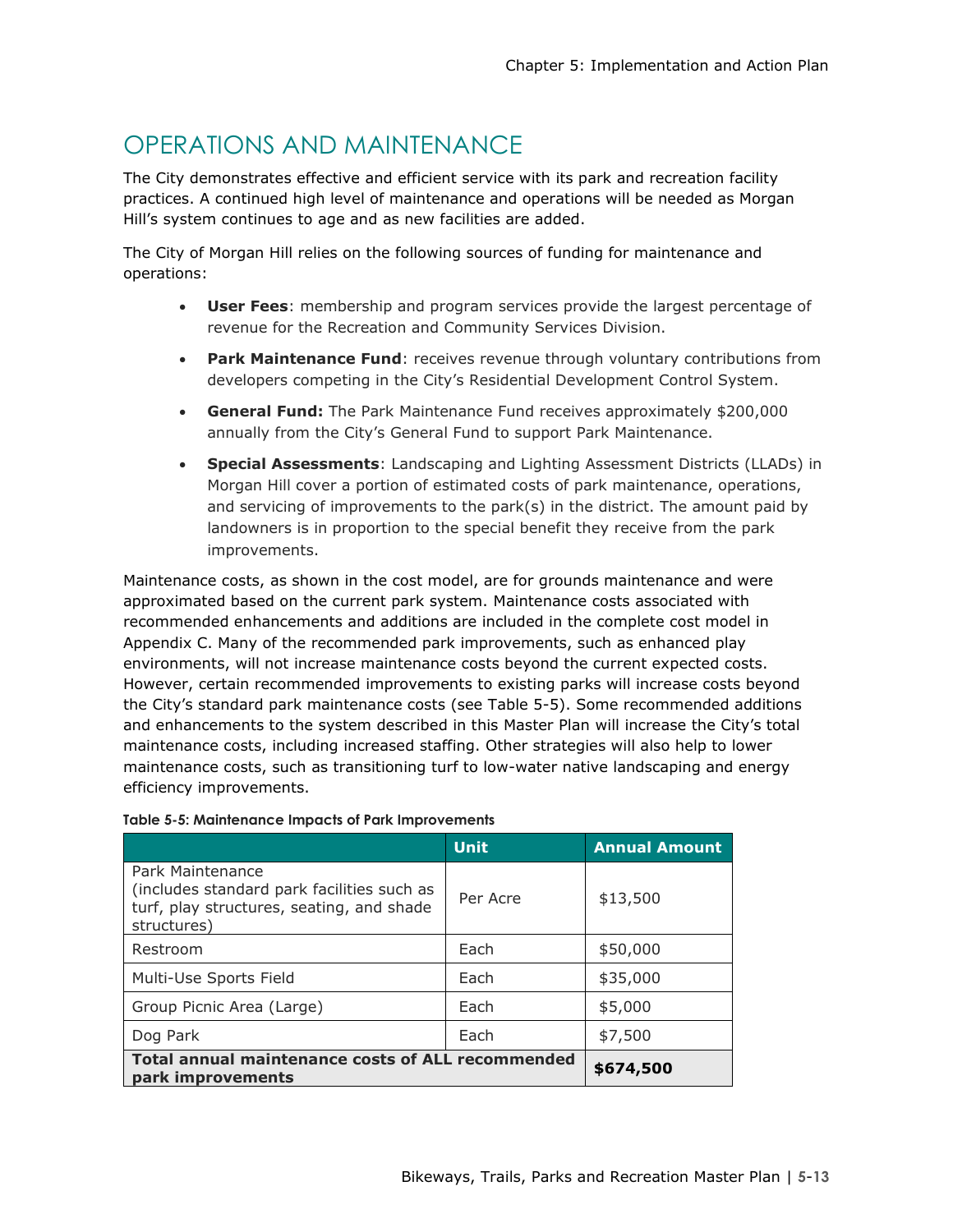As new bike facilities are added to the system, additional maintenance costs will be borne by the City's Public Works and Streets Divisions. New trails will increase annual Parks operations costs.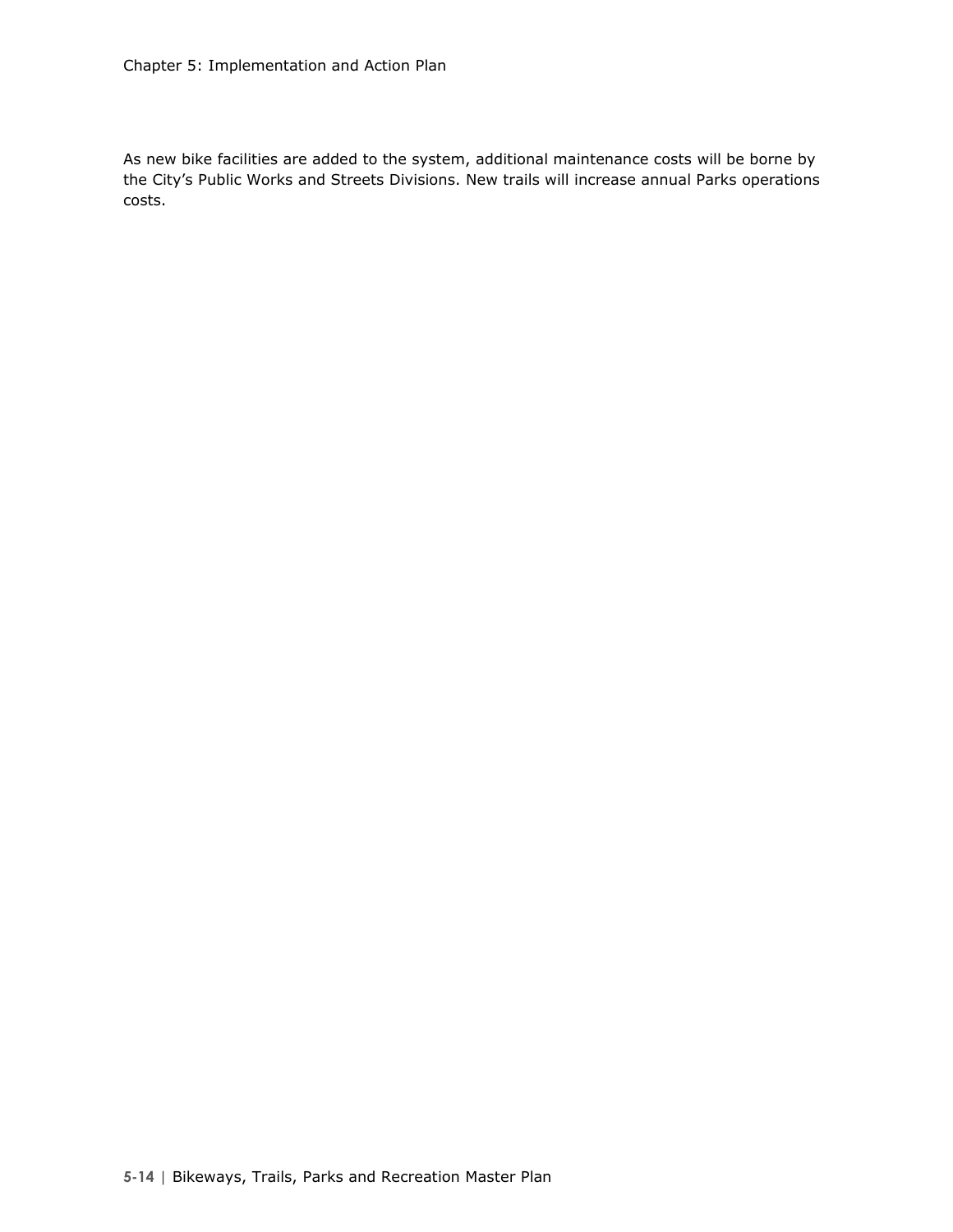# CURRENT CAPITAL FUNDING SOURCES

The City of Morgan Hill has relied on the following sources for capital investments in the bikeways, trails, parks, and recreation system:

**Table 5-6: Allowable Uses by Funding Source** 

| <b>Funding Sources</b>                         | <b>Uses</b>               |                    |  |  |
|------------------------------------------------|---------------------------|--------------------|--|--|
|                                                | <b>Capital Facilities</b> | <b>Maintenance</b> |  |  |
| General Fund                                   | Allowed                   | Allowed            |  |  |
| Quimby Act Dedication and Fees                 | Allowed                   | Ineligible         |  |  |
| Development Impact Fees <sup>1</sup>           | Allowed                   | Ineligible         |  |  |
| Voluntary Developer Contributions <sup>2</sup> | Allowed                   | Allowed            |  |  |
| Sales and Special Taxes                        | Limited                   | Allowed            |  |  |
| User Fees                                      | Limited                   | Allowed            |  |  |
| Finance (Districts or Special Assessments)     | Allowed                   | Allowed            |  |  |
| Partnerships                                   | Allowed                   | Allowed            |  |  |
| Grants                                         | Allowed                   | Allowed            |  |  |

#### **Annual Funding Sources**

- **Park Impact Fees**: These are one-time fees charged to new developments and remodels that meet a specific set of criteria. They are restricted to funding improvements to Morgan Hill's parks system in order to meet the needs of the growing population.
- **Recreation (Community Center) Impact Fees:** Similar to the Park Impact Fee, the Community Center Impact Fee is a one-time fee that funds increased capacity of recreation facilities to meet the needs of new development in Morgan Hill.

#### **Opportunistic Funding Sources**

 $\overline{a}$ 

- **Santa Clara Urban Open Space Fund**: Grants ranging from \$2,500 to \$250,000 fund environmental stewardship and restoration, parks, trails, and public access, environmental education, and urban agriculture/food systems.
- **County of Santa Clara Community Development Block Grant**: Grants fund construction projects that enhance public safety, maintain fiscal responsibility, and support youth. This grant funded improvements to Galvan Park, ending in 2017.

 $1$  Though similar to Quimby Act Fees, Development Impact Fees under the Mitigation Fee Act are separate and are subject to different regulations.

<sup>&</sup>lt;sup>2</sup> Collected through the Residential Development Control System Process.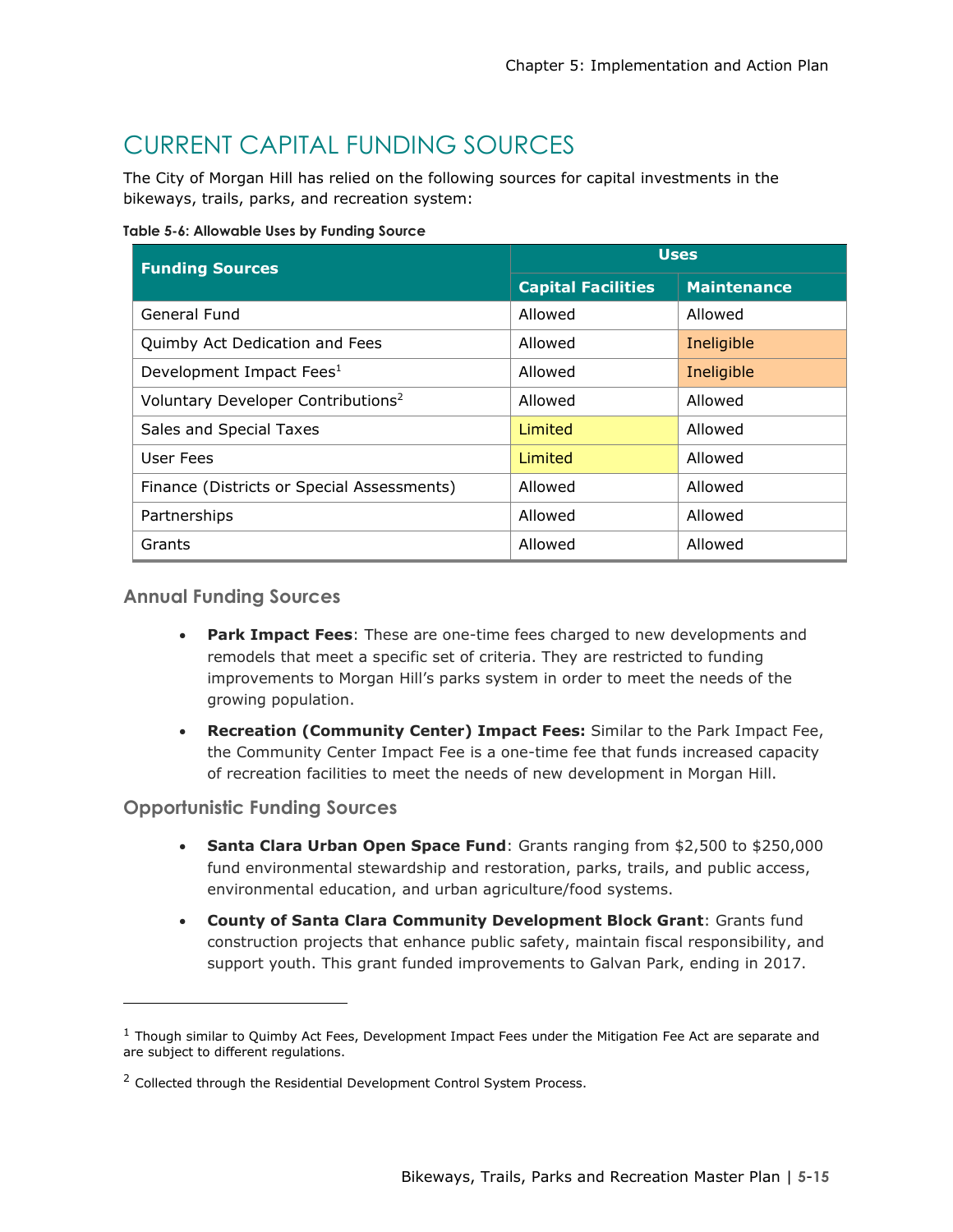- **Santa Clara Valley Open Space Authority 20% Funding Program:** Annually, funds are allocated to participating cities in the County of Santa Clara based on each jurisdiction's percentage of parcels within the OSA's benefit assessment district. Projects that qualify for funding include land acquisition, environmental restoration, and improvements that provide or enhance open space, including trails, overlooks, and interpretive signage and projects that convert surplus or abandoned lands.
- **School Pedestrian & Traffic Safety Fund**: School and Pedestrian Safety Fees are development fees dedicated to capital improvements that enhance pedestrian and traffic safety at or near schools. This fund is paid by voluntary contributions from residential developers to score points under the City's Residential Development Control System (RDCS).
- **Grant funds**: The City seeks grant funding, when available, to augment other funding sources. The City does not rely on grant funding and does not make any assumptions about future grant funding. Grant funding sources include: Bay Area Quality Management District's Transportation Funding for Clean Air (TFCA), Santa Clara Valley Water District, Caltrans Transportation Development Act (TDA) funds, State Grants, and County Park Funds and Public Health Funds.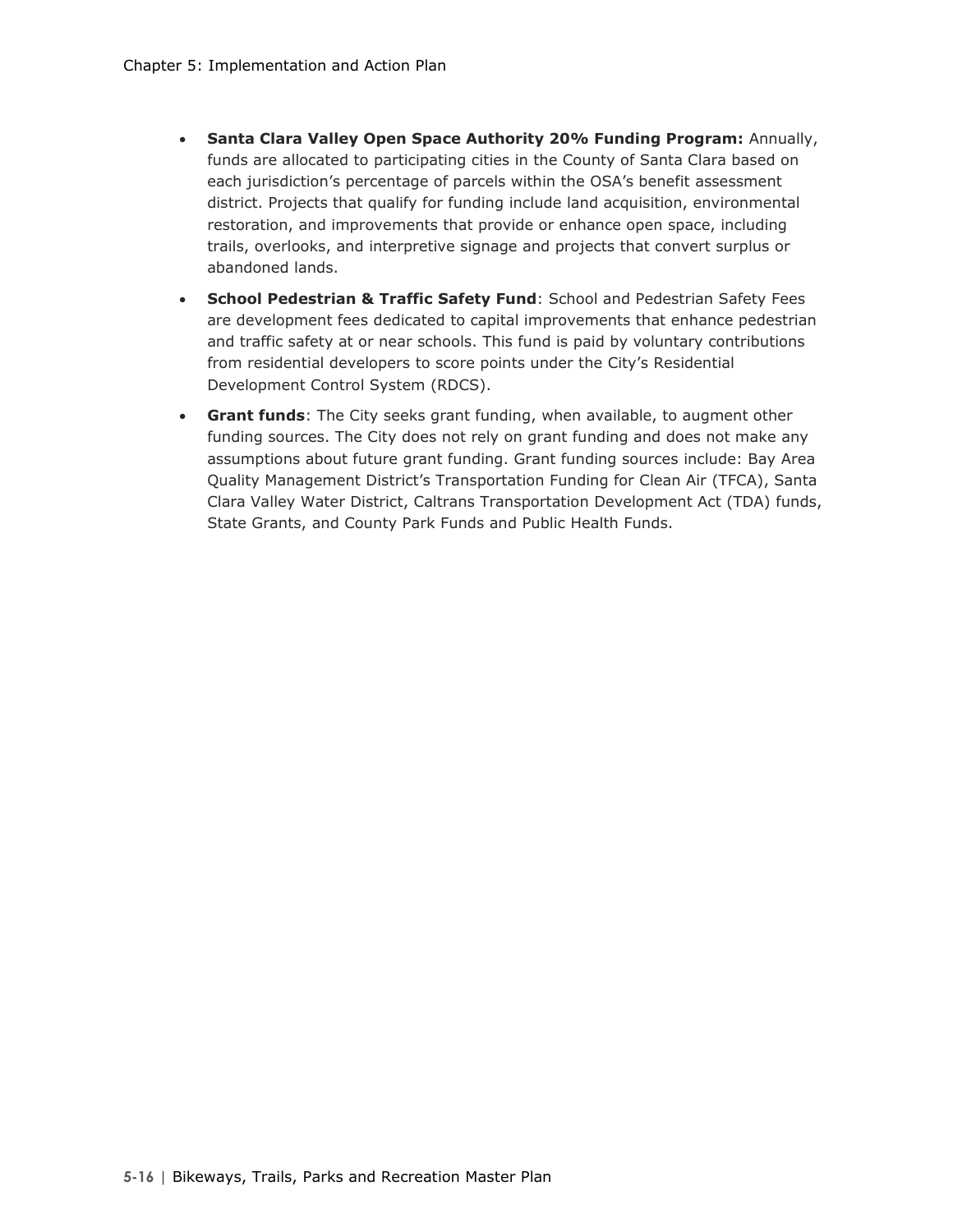#### FUNDING STRATEGY RECOMMENDATIONS

The City has a relatively diversified approach to funding its bikeways, trails, parks, and facilities. It will need to continue to diversify and seek new funding sources, especially as the City reaches the 2035 residential population limit set by the voter approved RDCS.

- **Continue to strive for high cost recovery** for operation of recreation Facilities. User fees should be established to balance cost recovery with community access.
- **Continue with General Fund allocations, at approximately the same historic funding level.** Target these funds for reinvestment projects and planning and design projects that benefit the entire community. Increase the General Fund allocation for parks, if the City's financial position allows this.
- **Ensure that land dedicated in accordance with the Quimby Act is consistent with the Master Plan**. When fees are provided in lieu of land, ensure that in lieu fees are adequate to purchase the needed park land.
- **Ensure that park impact fees adequately cover the cost of new park development.** A review and update of the Nexus Study should be conducted on a regular basis through the City's buildout to ensure adequate funding from this source.
- **Actively pursue partnership and cost sharing agreements with other agencies.** The City has very effectively developed partnerships to provide recreation and community services and programs. There are additional opportunities to create partnerships and establish joint use agreements to develop, operate, and maintain facilities. New partnerships and cost sharing arrangements should be explored. Examples of potential new partnerships include encouraging the County of Santa Clara to develop bikeways on County roads with maintenance support from the City, and partnerships with the Open Space Authority and County to connect trails and develop new trailheads.
- **Continue to pursue grants.** The City has effectively used grants in the past for park and multimodal transportation projects. The City should continue to track grants available to public agencies, and apply for those that can fund enhancements recommended in this Master Plan.
- **Encourage volunteerism and community-built projects.** In addition to giving money, some advocacy groups and community organizations have the interest, capacity, and skills to build specialized recreation facilities. Examples of facilities built by volunteers and advocacy groups in other cities include community gardens, bike skills areas, disc golf courses, mountain bike trail networks, hiking trails, dog parks, and museums. The City should establish standards and agreements for communitybuilt projects, and actively encourage organizations that meet City standards to make approved park enhancements.
- **Explore funding for parks and recreation facilities through the transient occupancy tax.** As the City continues to develop regional recreation facilities that support the General Plan sports tourism goals, explore the use of tourism to help maintain destination parks and recreation attractions.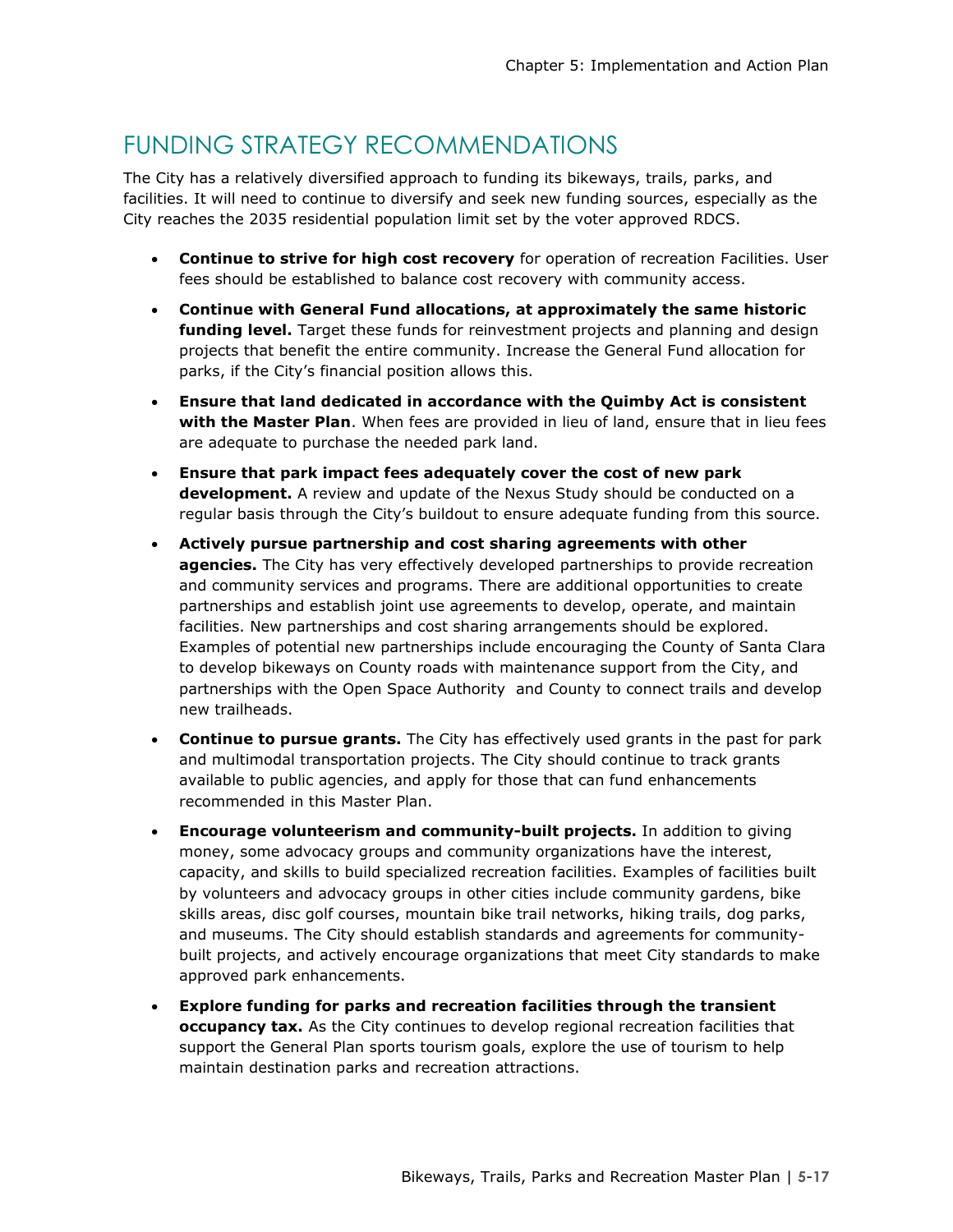- **Consider voter-supported funding measures when appropriate.** The City should explore the feasibility of voter-supported funding measure to determine whether the community is willing to pay for large recreation facility investments.
- **Continue to utilize voluntary contributions through the RDCS** to fund maintenance and/or improvements relating to park, recreation, bikeways, and trail facilities in a manner that supports the City Council's sustainable budget strategy. Over the short term, the City should continue to utilize the funds to support ongoing maintenance as is current practice, while developing a long-term strategy to utilize these funds for capital improvement and replacement projects.
- **Evaluate using traffic impact fees** for bikeway improvements.
- **Explore special assessment district opportunities.** In addition to the City's existing LLADs, explore new special assessment districts to fund capital improvements and maintenance, especially in areas where there is an economic development benefit to facilities, including a Community Facilities District (CFD) for new Downtown Parks.